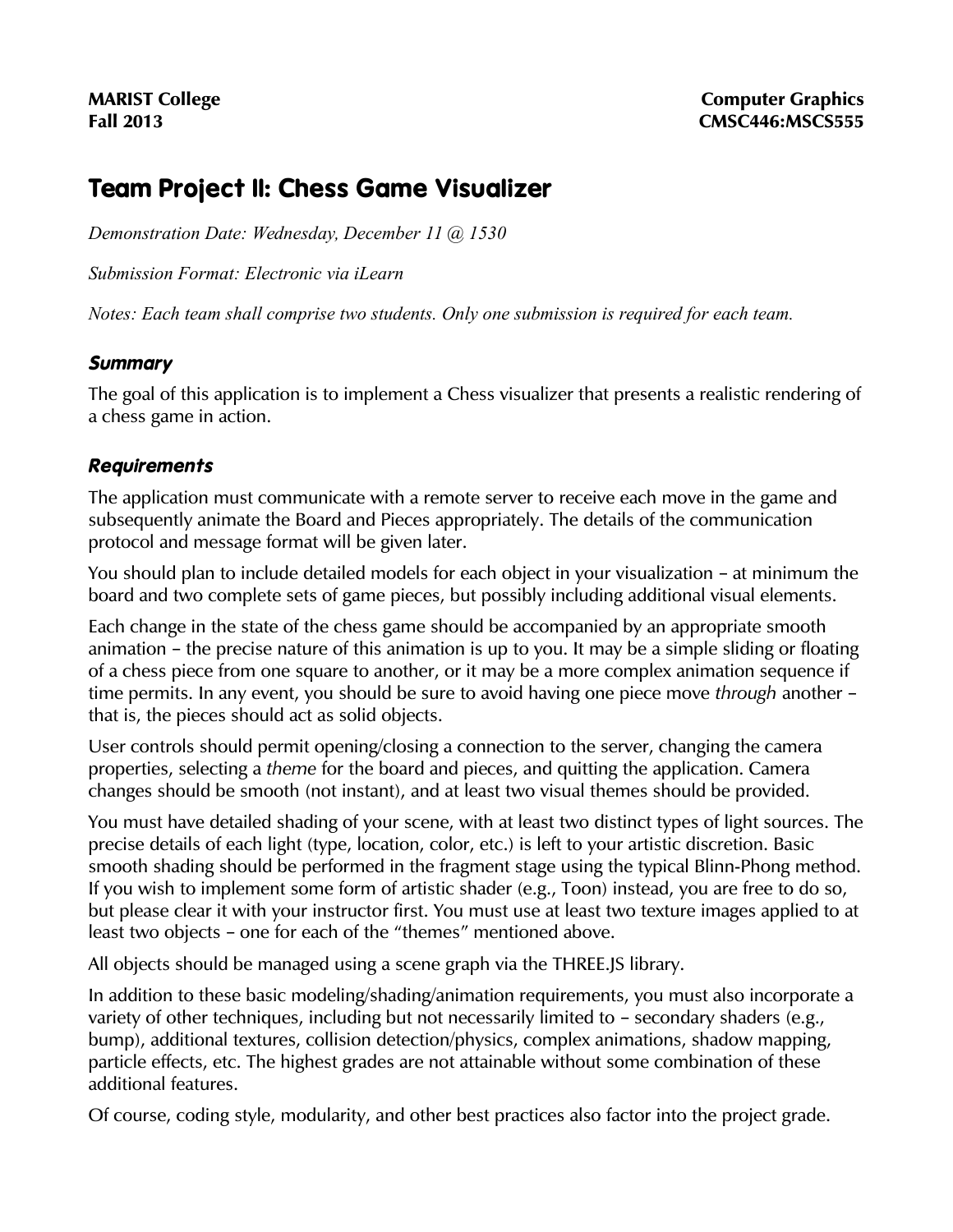#### **Documentation**

All software must include extensive and appropriate embedded documentation (i.e., regular and Javadoc or similar comments). A brief but complete user guide must also accompany your project.

Each class and public member must have Javadoc or similar style comments; each global function or variable must have regular comments.

Every control structure or block of code in excess of 4 lines must have at least a one-line comment associated with it.

The User Guide must cover all methods of input, any rules of operation (input restrictions, input sequences, game logic, etc.), file formats, and how to interpret the output. The document must be no more than 4 pages in length.

### **Grading**

A breakdown of the individual components of the application and their weights is given below.

- $\bullet$  Modeling & Materials 15% **Transformations & Animation** 20% ◆ Cameras & Viewing 10%
- ◆ Lights & Shaders 10%
- $\bullet$  Texture Mapping 20%
- ◆ User Interaction 10%
- ◆ Query Server & Handle Response 10%
- ◆ Overall Design & Quality 10%
- ◆ Additional/Advanced Features 5%

### **Running Your Application**

When using Chrome, you may need to launch the browser with the -disable-web-security flag if you are simply loading the files from your local disk. You can run a local Web server if you wish in order to avoid this problem.

For our final demonstrations, we will run all the projects from a central Web server located at 10.11.18.65 on the Marist network. Each team has a single user account via which they can upload all their project files to the server using SFTP.

Each team's login name and the default password – which you should change right away – are provided under Resources on iLearn. If you should have any trouble connecting to the server, please let me know immediately.

Each account has a www directory for the purpose of hosting your THREE.JS applications. Please upload your files into this www directory.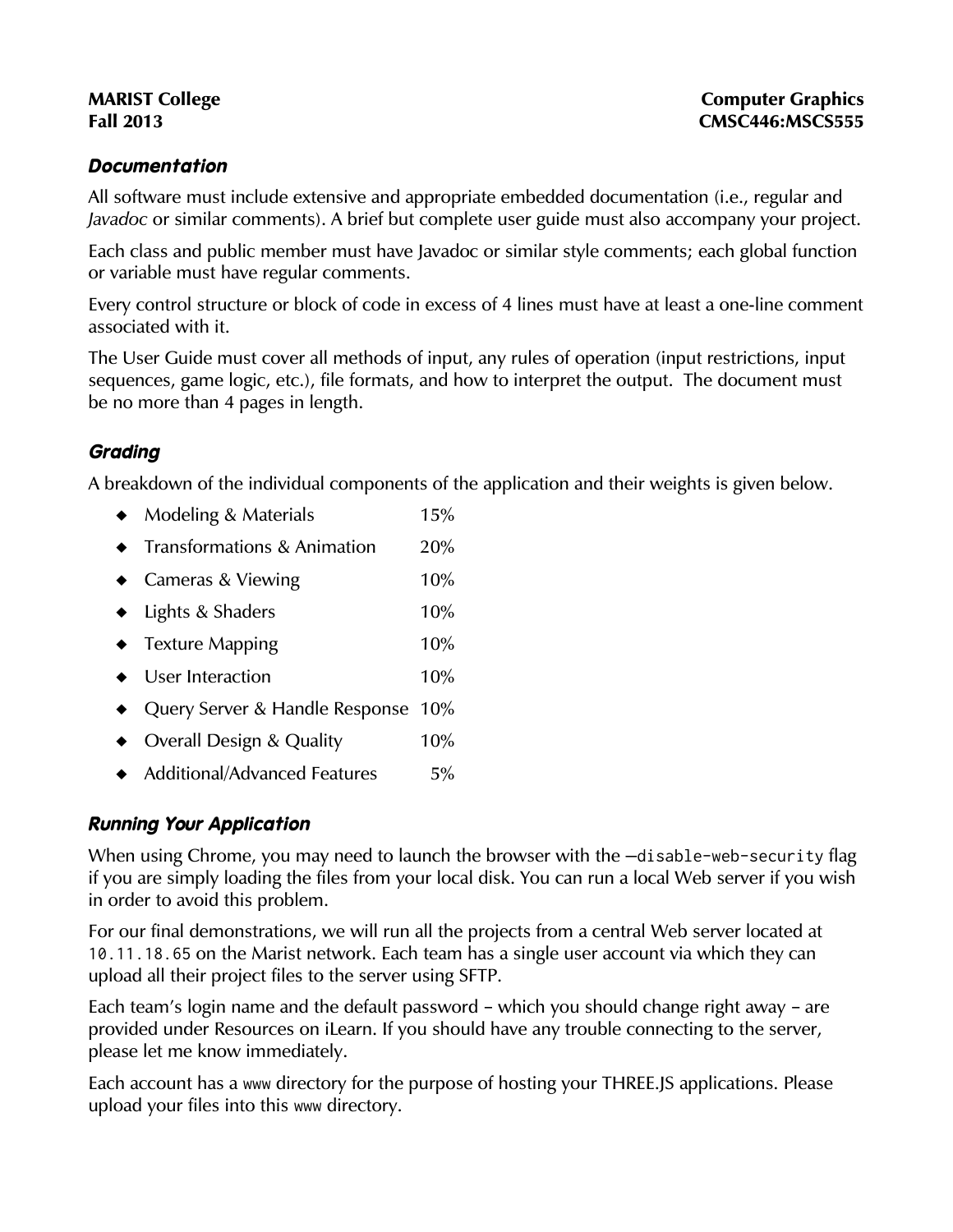# **Client-Server Communications**

Your program should use a text input field to obtain a GAMEID number from the user. You can query the Chess Server's REST API via AJAX in order to obtain the game history. I have reproduced one of the most famous chess matches in history, [Kasparov vs Topalov 1999,](http://www.chessgames.com/perl/chessgame?gid=1011478) in order to provide you with a sample game against which you can test your graphical application.

Given an HTTP GET request with the following URL: <http://www.bencarle.com/chess/cg/340> you will receive a response in the form of a JSON string, such as

```
{ 
     "blacktime": 108.887688, 
     "gameover": true, 
     "lastmovenumber": 87, 
     "moves": [ 
         "Pe2e4", "Pd7d6", "Pd2d4", "Ng8f6", "Nb1c3", "Pg7g6", "Bc1e3", "Bf8g7", "Qd1d2", "Pc7c6", 
         "Pf2f3", "Pb7b5", "Ng1e2", "Nb8d7", "Be3h6", "Bg7h6", "Qd2h6", "Bc8b7", "Pa2a3", "Pe7e5", 
         "Ke1c1", "Qd8e7", "Kc1b1", "Pa7a6", "Ne2c1", "Ke8c8", "Nc1b3", "Pe5d4", "Rd1d4", "Pc6c5", 
         "Rd4d1", "Nd7b6", "Pg2g3", "Kc8b8", "Nb3a5", "Bb7a8", "Bf1h3", "Pd6d5", "Qh6f4", "Kb8a7", 
         "Rh1e1", "Pd5d4", "Nc3d5", "Nb6d5", "Pe4d5", "Qe7d6", "Rd1d4", "Pc5d4", "Re1e7", "Ka7b6", 
         "Qf4d4", "Kb6a5", "Pb2b4", "Ka5a4", "Qd4c3", "Qd6d5", "Re7a7", "Ba8b7", "Ra7b7", "Qd5c4", 
         "Qc3f6", "Ka4a3", "Qf6a6", "Ka3b4", "Pc2c3", "Kb4c3", "Qa6a1", "Kc3d2", "Qa1b2", "Kd2d1", 
         "Bh3f1", "Rd8d2", "Rb7d7", "Rd2d7", "Bf1c4", "Pb5c4", "Qb2h8", "Rd7d3", "Qh8a8", "Pc4c3", 
         "Qa8a4", "Kd1e1", "Pf3f4", "Pf7f5", "Kb1c1", "Rd3d2", "Qa4a7" 
     ], 
     "whitesturn": false, 
     "whitetime": 120.588292 
}
```
Your application must read and parse this response and be able to reproduce the entire sequence of moves in the game. You must also display a countdown of the active player's remaining time.

It will be necessary to poll the game server at some short, regular interval in order to determine whether any new moves have been made. Your application should update live while a game is being played, and it should also support the ability to replay an entire game from its beginning.

Note that some moves have consequences that are not encoded in the response. For example:

- Black's 8<sup>th</sup> move Bg7h6 captures White's bishop. Your application should detect this and remove the captured bishop from the board. (You may choose to display it off to the side.)
- White's  $11<sup>th</sup>$  move Ke1c1 is a special *[castling](http://en.wikipedia.org/wiki/Castling)* move that allows two pieces to move at once. In this case, the King castles queenside by moving two spaces while the Queen's Rook jumps over the King. Note that Black's  $13<sup>th</sup>$  move Ke8c8 also a castling move.
- Two other special Chess moves that are not demonstrated in this sample game include [promotion](http://en.wikipedia.org/wiki/Promotion_(chess)) and [en passant](http://en.wikipedia.org/wiki/En_passant). Your program should be prepared to handle these moves.